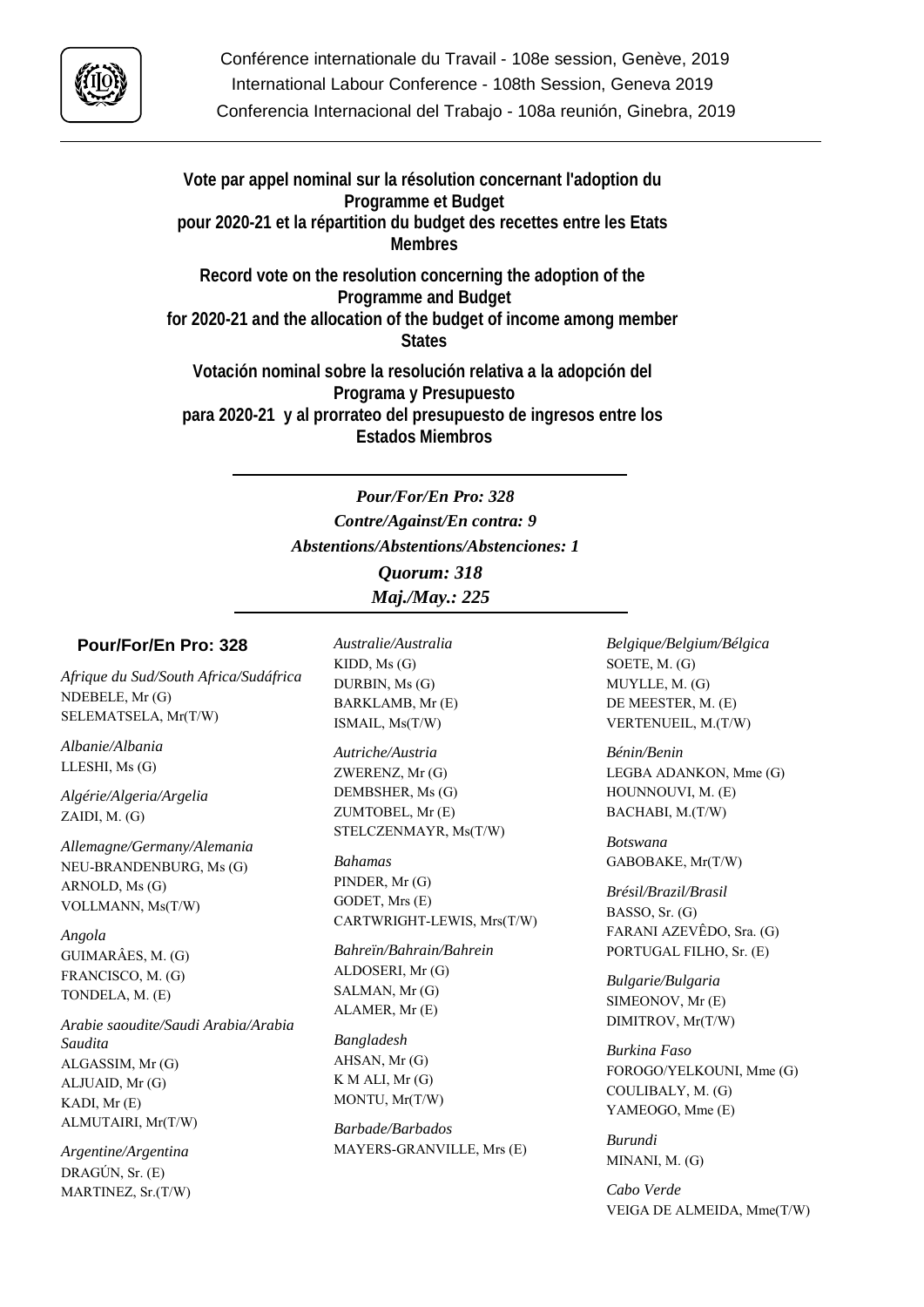*Cambodge/Cambodia/Camboya* NGETH, Mr (G) SOVANN, Mrs (G) TEH, Mr (E)

*Canada/Canadá* THORNTON, Ms (G) KRÜGER, Ms (G) HYNES, Mr (E) CLARKE WALKER, Ms(T/W)

*République centrafricaine/Central African Republic/República Centroafricana* RAMADAN, M.(T/W)

*Chili/Chile* ALVEAR ARTAZA, Sr. (E) MUÑOZ VALENZUELA, Sra.(T/W)

*Chine/China* HAO, Mr (G) LIU, Ms (E) JIANG, Mr(T/W)

*Chypre/Cyprus/Chipre* ZENIERI, Ms (G) ANDREOU PANAYIOTOU, Ms (G) ANTONIOU, Mr (E) PIERI, Mr(T/W)

*République de Corée/Republic of Korea/República de Corea* HA, Mr (G) CHUNG, Ms (G) KIM, Mr(T/W)

*Costa Rica* MASÍS FALLAS, Sr. (E)

*Côte d'Ivoire/Côte d'Ivoire* EKPO, M. (G) LADOUYOU, M. (E)

*Croatie/Croatia/Croacia* SUBOTIC, Mr (G)

*Cuba* LAU VALDÉS, Sra. (G) RODRÍGUEZ CAMEJO, Sra. (G) MESA GARCÍA, Sr. (E)

*Danemark/Denmark/Dinamarca* JENSEN, Ms (G) LORENTZEN, Mr (G) DREESEN, Mr (E) WALDORFF, Mr(T/W)

*République dominicaine/Dominican Republic/República Dominicana* HERRERA GONZALEZ, Sr. (G) CARABALLO, Sr. (G) RODRIGUEZ VELAZQUEZ, Sr. (E)

*Egypte/Egypt/Egipto* ESHRAH, Mr (E) MOHAMED, Mr(T/W)

*El Salvador* MOLINA DE HUEZO, Sra.(T/W)

*Emirats arabes unis/United Arab Emirates/Emiratos Árabes Unidos* ALNUAIMI, Mr (G) AL SALEH, Ms (G) ALRAYSSI, Mr (E)

*Equateur/Ecuador* DÁVALOS, Sr. (G) DÍAZ, Srta. (G)

*Espagne/Spain/España* REMÓN MIRANZO, Sr. (G) PÁRAMO MONTERO, Sr. (G) LACASA ASO, Sr. (E) GALLEGO GARCÍA, Sr.(T/W)

*Estonie/Estonia* PROOS, Ms (G) TÕNISMAA, Ms (G) METS, Ms (E) TOOMSALU, Ms(T/W)

*Eswatini* MKHALIPHI, Mr (G) LE ROUX, Mr (E)

*Etats-Unis/United States/Estados Unidos* HERZOG, Ms (E) FINNEGAN, Mr(T/W)

*Ethiopie/Ethiopia/Etiopía* SENBETE, Mr (G) ADEWO, Mr (G)

*Fidji/Fiji* CAWARU, Mr (G) BALEDROKADROKA, Mr (G) HAZELMAN, Mr (E)

*Finlande/Finland/Finlandia* NÄRHINEN, Mr (G) HEINONEN, Ms (G) WÄRN, Ms (E) ILVESKIVI, Ms(T/W)

*France/Francia* DEDIEU, M. (G) KARVAR, Mme (G) VAUCHEZ, Mme (E) THIBAULT, M.(T/W)

*Ghana* BALLANS, Mr (G) OFORI AGYEMANG, Mrs (G) *Grèce/Greece/Grecia* GKOUVA, Ms (G) ANTONOPOULOU, Ms (G) KRATIMENOU, Ms(T/W)

*Guatemala*

SANDOVAL GARCÍA, Sr. (G) RODRÍGUEZ MANCIA, Sra. (G) RICCI MUADI, Sr. (E) MANCILLA GARCÍA, Sr.(T/W)

*Guinée/Guinea* DOUMBOUYA, M. (G)

*Guinée équatoriale/Equatorial Guinea/Guinea Ecuatorial* NGOMO NCHAMA, Sr. (G) OBAMA OBONO, Srta. (G) MODU EBUKA, Sra. (E) OBAMA ALENE, Sr.(T/W)

*Guyana* GOOLSARRAN, Mr (E)

*Haïti/Haiti/Haití* BOUTIN, M. (G)

*Honduras* URTECHO LOPEZ, Sr. (E)

*Hongrie/Hungary/Hungría* DR.BODGÁL, Mrs (G) DR.VARGA, Mr (G) BOROSNÉ BARTHA, Mrs (E) DOSZPOLYNÉ DR. MÉSZÁROS, Mrs(T/W)

*Îles Cook/Cook Islands/Islas Cook* THONDOO, Ms (G) PYNENBURG, Mr (E)

*Inde/India* SAMARIYA, Mr (G) KUMAR, Mr(T/W)

*Indonésie/Indonesia* PRIYANTO, Mr (G) RUMONDANG, Ms (G) SANTOSO, Mr (E)

*République islamique d'Iran/Islamic Republic of Iran/República Islámica del Irán* OTAREDIAN, Mr (E)

*Iraq* AL-HILO, Mr (G)

*Irlande/Ireland/Irlanda* ROCHFORD, Mr (G) WARD, Ms (G) WHELAN, Mr (E) JOYCE, Mr(T/W)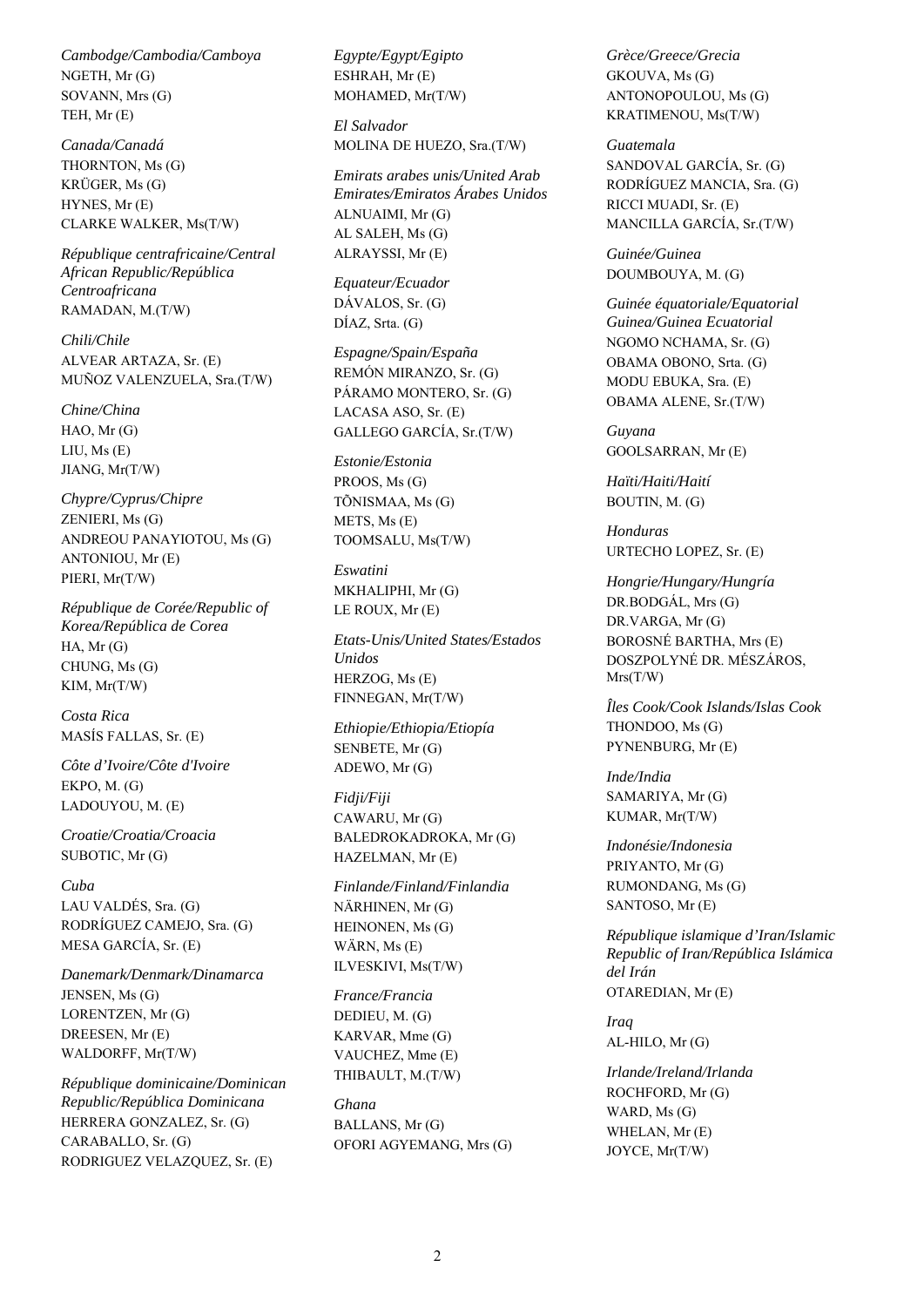*Islande/Iceland/Islandia* GUNNARSDÓTTIR, Mrs (G) KRISTINSSON, Mr (G) ÁRNASON, Mr (E) NORDDAHL, Mr(T/W)

*Israël/Israel* GALILEE METZER, Ms (G) RAZ SHECHTER, Ms (G) LERNER, Mr(T/W)

*Jamaïque/Jamaica* EYTLE, Mr (E)

*Japon/Japan/Japón* IHARA, Mr (G) ASADA-MIYAKAWA, Ms (G) TOKUMARU, Mr (E) OHMI, Mr(T/W)

*Jordanie/Jordan/Jordania* ALDAHAMSHEH, Mr (G)

*Kazakhstan/Kazajstán* BAIKENOV, Mr (E)

*Kenya* TUM, Mr (G) OMONDI, Mr (G) MUGO, Mrs (E) ATWOLI, Mr(T/W)

*Koweït/Kuwait* ALRABAH, Mr (E)

*Lao, Rép. démocratique populaire/Lao People's Democratic Rep./Rep. Democrática Popular Lao* PHIRASAYPHITHAK, Mrs (E)

*Lesotho* SEMATLANE, Mr(T/W)

*Lettonie/Latvia/Letonia* STEPINA, Mrs (E) PREISA, Mrs(T/W)

*Liban/Lebanon/Líbano* DAHROUJ, Mlle (G) FAYAD, M. (G)

*Libéria/Liberia* KOLLIE, Mr (G) SAMPSON, Mrs (G)

*Lituanie/Lithuania/Lituania* DULKINAITE, Ms (G) MINEIKAITE, Ms (G) RIZGELE, Ms (E) KRUPAVICIENE, Mrs(T/W)

*Luxembourg/Luxemburgo* WELTER, Mme (G) TUNSCH, M. (G) KIEFFER, M. (E)

*Macédoine du Nord/North Macedonia/Macedonia del Norte* BILALI, Mr (G) ALEKSEVSKA, Ms (G)

*Malaisie/Malaysia/Malasia* MANSOR, Mr(T/W)

*Malawi* KHAKI, Mr (E)

*Mali/Malí* BAGAYOKO, M. (G) TOGO, M. (G) GUINDO, M. (E) KONATE, M.(T/W)

*Malte/Malta* MAGRI, Mr (G) VELLA MUSCAT, Mrs (G) FARRUGIA, Mr (E) BUGEJA, Mr(T/W)

*Maroc/Morocco/Marruecos* BENKHALIL, M. (G)

*Maurice/Mauritius/Mauricio* LI PIN YUEN, Mrs (G) DURSUN, Mr (E)

*Mexique/Mexico/México* LUNA CAMACHO, Sra. (G) FLORES LIERA, Sra. (G) CARVAJAL BUSTAMANTE, Sr. (E) MEDINA TORRES, Sr.(T/W)

*Mongolie/Mongolia* ADIYA, Ms (G) NARANTSOGT, Mr (E) ENEBISH, Mr(T/W)

*Myanmar* MYINT, Mr (G) MYAT, Ms (G) MAUNG, Mr(T/W)

*Namibie/Namibia* SHINGUADJA, Mr (G) YA TOIVO, Ms (G) PARKHOUSE, Mr (E)

*Nicaragua* ZEPEDA LOPEZ, Sr.(T/W)

*Nigéria/Nigeria* OLAWALE, Mr (E) WABBA, Mr(T/W)

*Norvège/Norway/Noruega* SAMUELSEN, Mrs (G) GEDE VIDNES, Mrs (G) MUNTHE, Mr (E)

*Nouvelle-Zélande/New Zealand/Nueva Zelandia* HOBBY, Mr (G) RUSSELL, Ms (G) HOPE, Mr (E) MACKINTOSH, Ms(T/W)

*Oman/Omán* AL MULLAHI, Mr (G)

*Ouganda/Uganda* ONZOMA, Mr (G) MWANIKA, Mr (G) OPIO, Mr (E)

*Pakistan/Pakistán* AWAN, Mr(T/W)

*Panama/Panamá* GÓMEZ RUILOBA, Sr. (G) NUÑEZ MORALES, Sr. (G) LEDEZMA VERGARA, Sr. (E) MÉNDEZ, Sr.(T/W)

*Papouasie-Nouvelle-Guinée/Papua New Guinea/Papua Nueva Guinea* FISI'IHOI, Ms (E)

*Paraguay* LOPEZ BENITEZ, Sra. (G) ZAYAS MARTINEZ, Sr.(T/W)

*Pérou/Peru/Perú* ALFARO ESPINOZA, Sra. (G) SOTO HOYOS, Sra. (G) BARRENECHEA CALDERÓN, Sr. (E)

*Philippines/Filipinas* PERIDA-TRAYVILLA, Ms (G)

*Pologne/Poland/Polonia* LEMIESZEWSKA, Ms (G) NOJSZEWSKA-DOCHEV, Ms (G) MAKSYMIUK, Mr (E) DUBINSKI, Mr(T/W)

*Portugal* RIBEIRO, Mme (G) NUNES, M. (G) VIEIRA LOPES, M. (E) PRAÇA, M.(T/W)

*Qatar* ALOBAIDLY, Mr (G) AL-MARRI, Mr (G) AL-MEER, Mr (E) AL-KAABI, Mr(T/W)

*Rép. démocratique du Congo/Democratic Republic of the Congo/Rep. Democrática del Congo* TSHIMUANGA MINCHIABO MUTOMBO, Mme (G) GIESKES VERINGA, Mme (E) NDONGALA N'SIBU, M.(T/W)